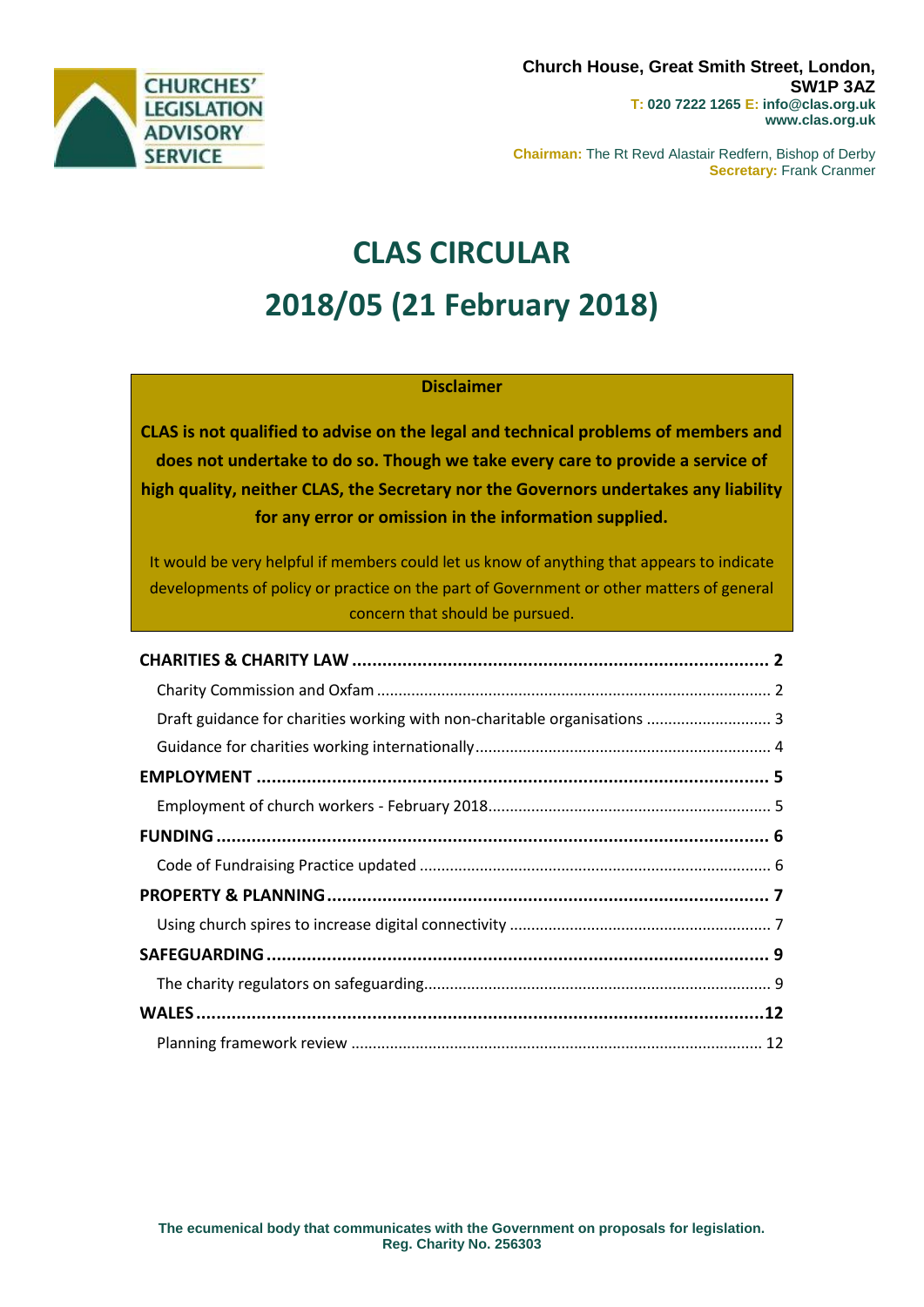# <span id="page-1-0"></span>**CHARITIES & CHARITY LAW**

<span id="page-1-1"></span>**Charity Commission and Oxfam**

**For information**

The Charity Commission has published a [formal statement](http://www.gov.uk/government/news/charity-commission-statement-on-oxfam) in response to concerns raised in the media regarding Oxfam. It has also subsequently [opened](http://www.gov.uk/government/news/charity-commission-opens-statutory-inquiry-into-oxfam-and-sets-out-steps-to-improve-safeguarding-in-the-charity-sector) a statutory investigation into the charity.

The Commission notes that in August 2011 Oxfam informed it about an ongoing internal investigation into allegations of misconduct by staff members involved in their Haiti programme. The report explained that, while the misconduct related to members of staff, it stated there had been no allegations, or evidence, of any abuse of beneficiaries, nor did it mention any crimes involving minors.

The Commission has written to Oxfam as a matter of urgency to establish greater clarity on the matter. This information will be considered as part of an [ongoing case](http://www.gov.uk/government/publications/charity-case-report-oxfam/oxfam-case-report) regarding the charity's approach to safeguarding.

This inquiry serves as a reminder to charities of how important it is that trustees create a culture within their charity that prioritises safeguarding, so that it is safe for those affected to come forward and report incidents and concerns with the assurance they will be handled sensitively and properly. The Commission is also reminding charities of the importance of engaging with the regulator frankly and openly. It notes that it must fully understand any allegations that have been made against a charity or its trustees, to ensure that it can have confidence in the charity's approach to safeguarding.

The House of Commons Digital, Culture, Media and Sport Committee has also opened an [inquiry](http://www.parliament.uk/business/committees/committees-a-z/commons-select/digital-culture-media-and-sport-committee/inquiries/parliament-2017/charitycommissionoxfam/) into the Charity Commission and Oxfam. The inquiry will hold its first oral evidence session on 20 February 2018.

[Source: Charity Commission – 10 February]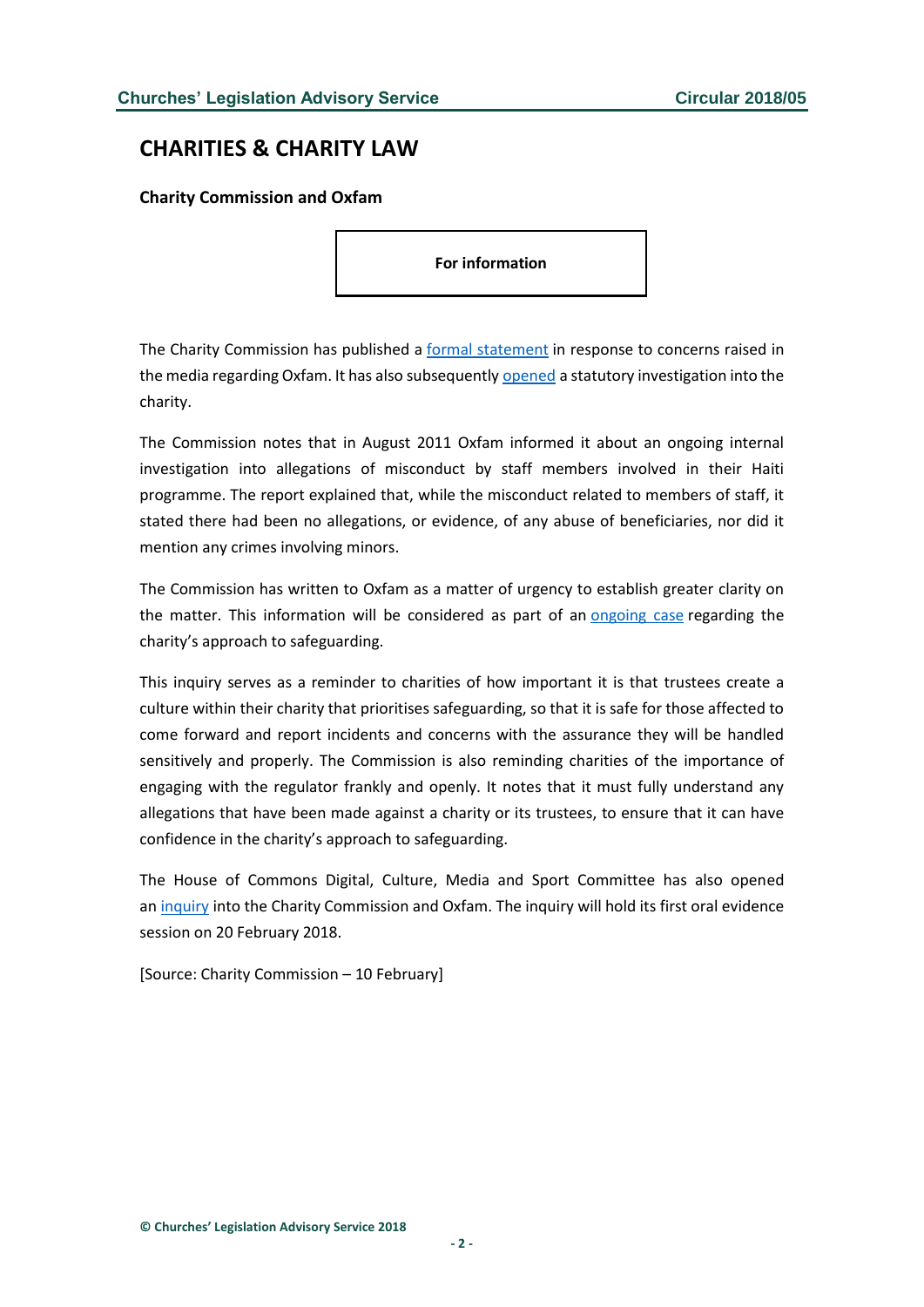#### <span id="page-2-0"></span>**Draft guidance for charities working with non-charitable organisations**

**For information and possibly for action**

The Charity Commission has published [draft guidance](http://www.gov.uk/government/consultations/charities-that-are-connected-with-non-charitable-organisations-maintaining-your-charitys-separation-and-independence) for charities on properly managing their relationships with connected non-charitable organisations. Alongside the guidance are an infographic summarising basic duties and principles and a checklist of actions and decisions. Each of these documents is open for consultation until **15 May 2018**; feedback should be submitted using the [online survey.](http://www.smartsurvey.co.uk/s/charitiesconnectedwithnon-charitableorganisations/)

The new guidance for trustees is closely based on their core duties as set out in the Commission's existing guidance. It notes in particular that, while it is common for charities to have close connections with non-charities (for example, trading subsidiaries or charities established by commercial businesses), and that this is not a concern in principle, *trustees must manage these relationships properly in order to fulfil their legal duties and maintain public trust and confidence*. It is vital that the public be able easily to distinguish between the charity and the connected non-charitable organisation, particularly where they share a very similar name, for example.

The draft guidance reminds charities that trustees must, among other things:

- actively manage their relationship with any non-charitable organisation in compliance with their legal duties and the law
- preserve the charity's separation and independence from the non-charitable organisation
- manage the risks arising from the charity's association and/or work with the noncharitable organisation
- make decisions in accordance with their legal duties
- identify and avoid conflicts of interests and loyalty in respect of the non-charitable organisation when making decisions
- be accountable about the relationship, for example by complying with all relevant accounting and reporting requirements

The Commission has also clarified that this guidance is for charities that have connections with one or more non-charitable organisation; that is, where the relationship has been created or is being maintained through deliberately having one or more of the following: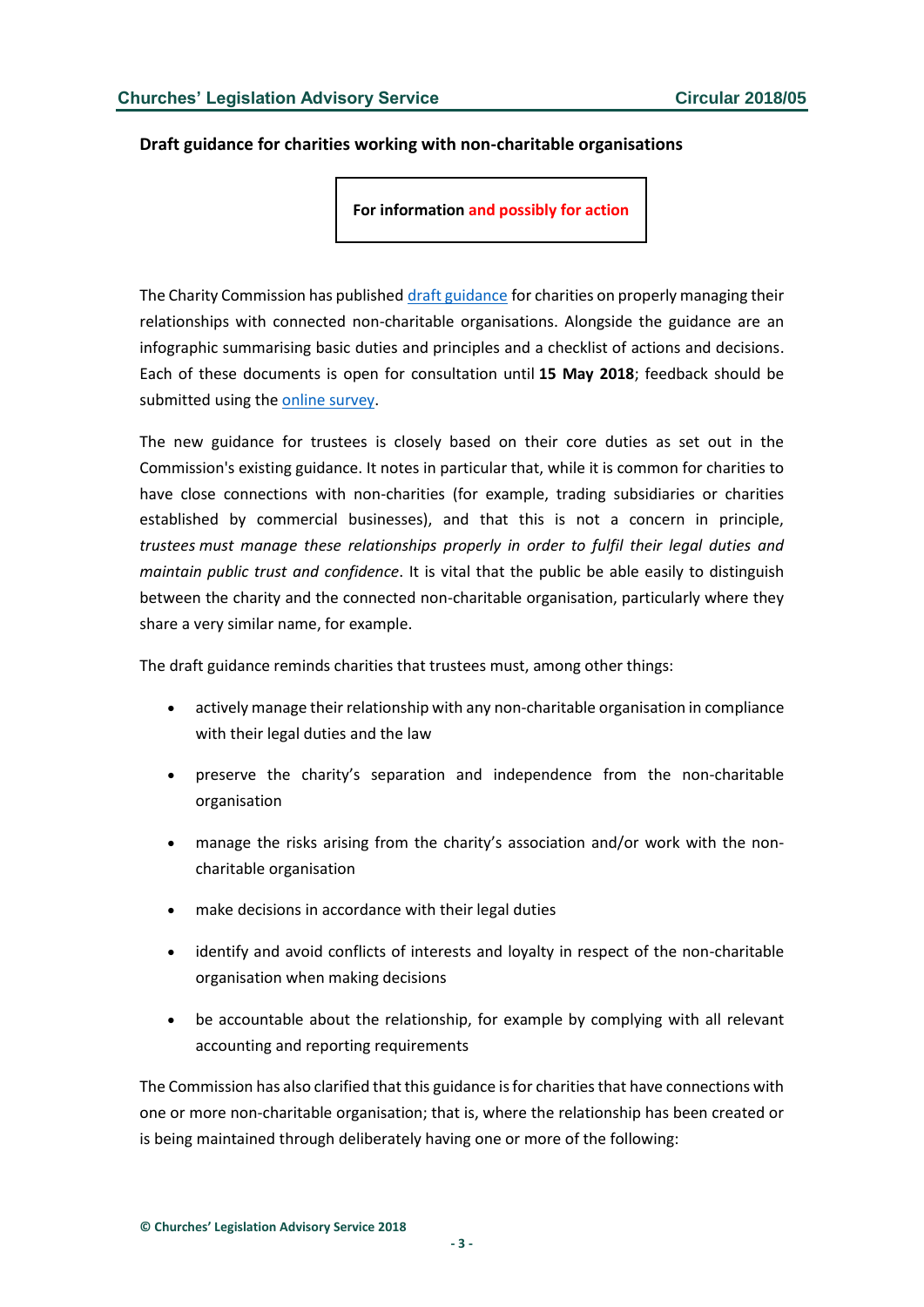### **Churches' Legislation Advisory Service Circular 2018/05**

- the same people (trustees/directors) involved at the charity and the non-charitable organisation
- shared names, branding, websites, and/or premises
- regular funding flowing from one organisation to the other
- shared aims or purposes
- shared staff

It is not aimed at charities that work together with other organisations to which they have no formal connection.

[Source: Charity Commission – 13 February]

#### <span id="page-3-0"></span>**Guidance for charities working internationally**

**For information and possibly for action**

The Charity Commission has published several pieces of guidance that are of particular importance to charities that operate internationally. This includes the Compliance Toolkit.

The Commission now hopes to assess whether the guidance meets the needs of charities, is easy to follow and, in particular, whether it helps charities working in high-risk areas or carrying out higher risk activities. It is encouraging charities that use this guidance to complete a short [survey](http://www.smartsurvey.co.uk/s/Survey-international-charities/) before **25 March 2018**.

[Source: Charity Commission – 9 February]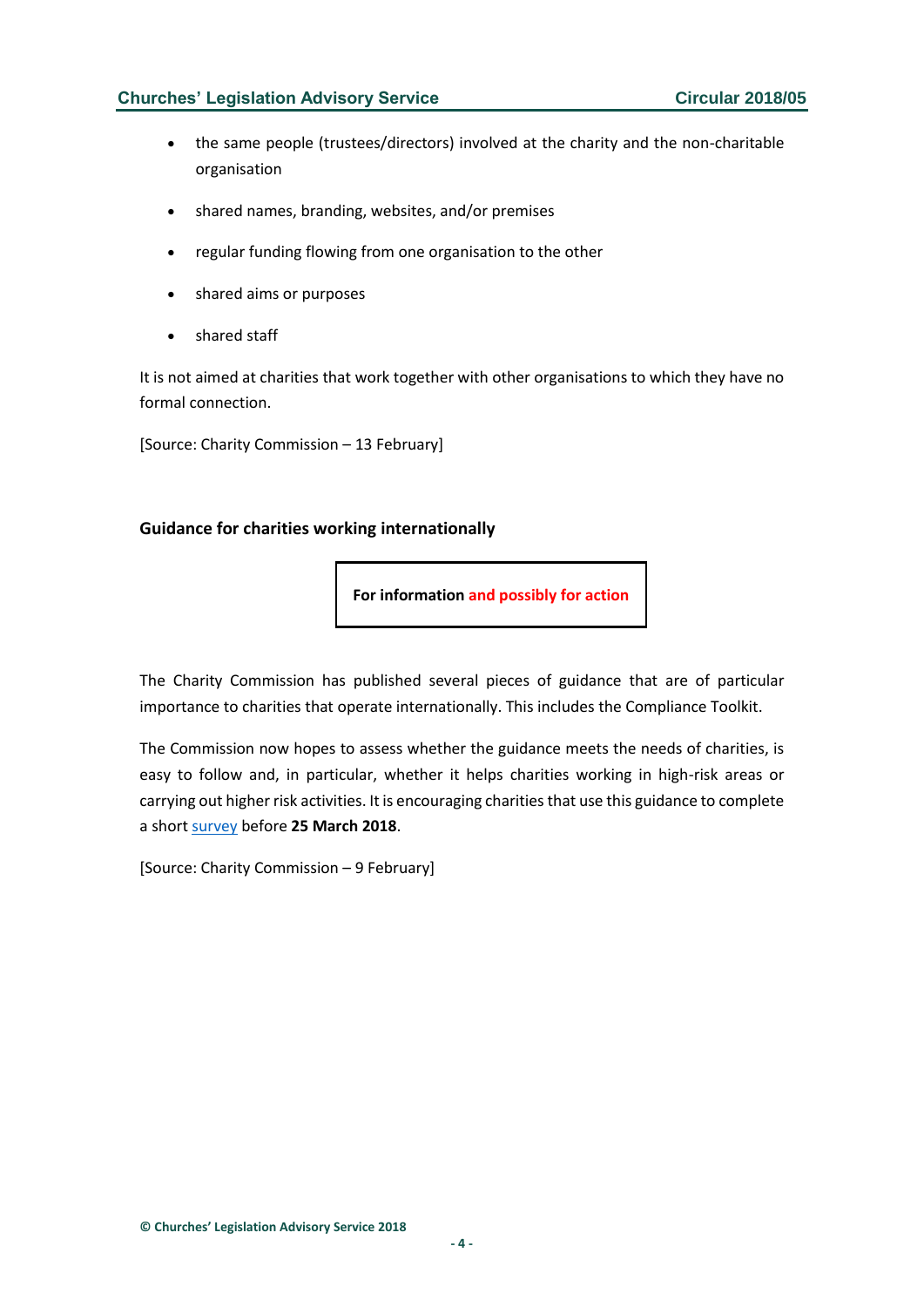# <span id="page-4-0"></span>**EMPLOYMENT**

### <span id="page-4-1"></span>**Employment of church workers - February 2018**

**For information**

CLAS has published an updated version of its note [on the employment of church workers,](http://www.churcheslegislation.org.uk/publications) which is intended as a convenient summary of the current case-law. The document now includes an Appendix detailing the changes made at this updating.

It cannot be emphasised too strongly that employment issues are extremely complex and can only be judged case by case, on the facts.

[Source: CLAS – 19 February]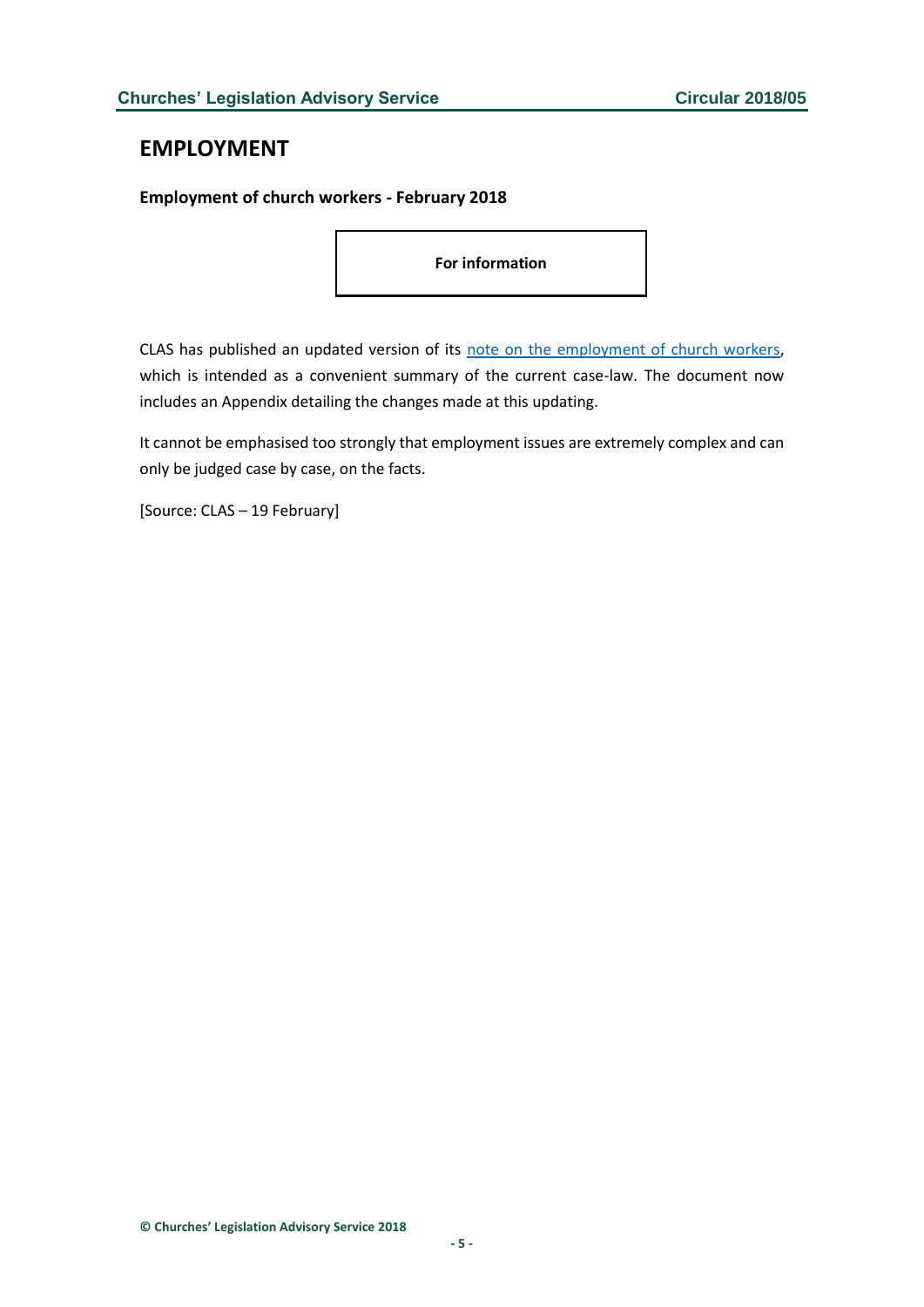# <span id="page-5-0"></span>**FUNDING**

<span id="page-5-1"></span>**Code of Fundraising Practice updated**

**For information**

The Fundraising Regulator has [published](http://www.fundraisingregulator.org.uk/2018/02/15/code-fundraising-practice-updated-data-protection/) changes to the Code of Fundraising Practice, to bring rules into line with the General Data Protection Regulation (GDPR), which comes into force from 25 May 2018.

The updated guidance contains three new sections: on personal information, fundraising and content of fundraising communications and direct mail. The changes are intended:

- to ensure that the terminology used in both the Code and GDPR is consistent;
- to emphasise that any activity involving personal data (including wealth screening, data matching, teleappending and reuse of public information) falls under processing and that data protection rules apply;
- to add and expand definitions for key terms, including "processing", "consent" and "legitimate interest"; and
- to increase the number of links from the Code to existing guidance by the ICO, the Fundraising Regulator and other relevant bodies.

The revisions also highlight those areas that may be subject to further change once the Data Protection Bill, which has passed through the House of Lords and is due to have its second reading in the Commons, is enacted and once the ICO reviews its Privacy and Electronic Communications Regulations (PECR).

[Source: Fundraising Regulator – 15 February]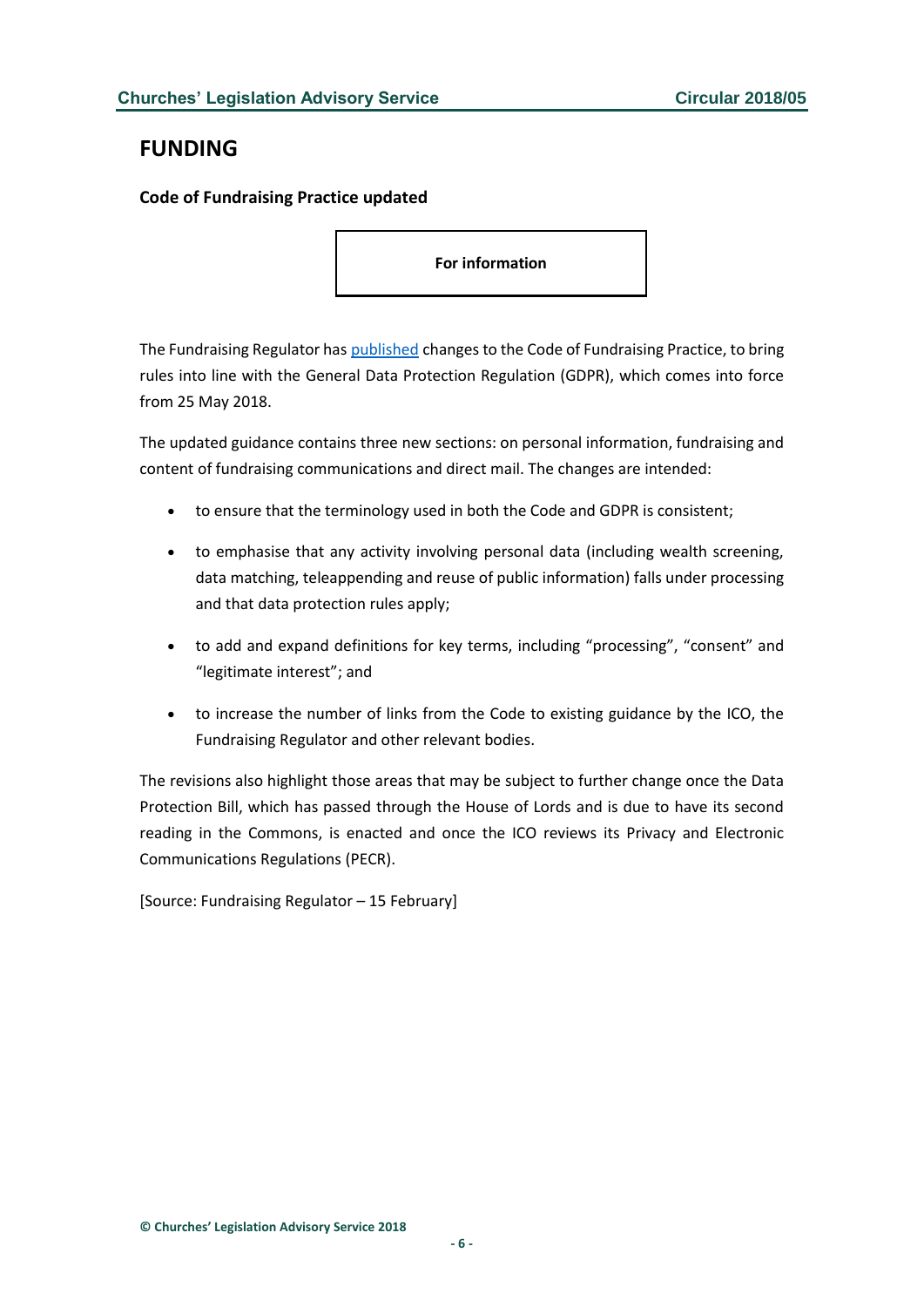# <span id="page-6-0"></span>**PROPERTY & PLANNING**

<span id="page-6-1"></span>**Using church spires to increase digital connectivity**

**For information**

The Church of England has signed an [accord](https://www.gov.uk/government/uploads/system/uploads/attachment_data/file/682176/2018_02_18_Church_of_England_-_HMG_Accord.docx__1_.pdf) with the Department for Digital, Culture, Media and Sport (DCMS) setting out how churches and other church properties could host new digital infrastructure. The accord notes that:

"The [National Church Institutions] and HMG recognise that a modern telecommunications infrastructure is vital for a vibrant economy and inclusive society. By working together with mobile and broadband providers, we believe that we can help deliver improved connectivity, particularly in rural areas, and thereby bring about important practical benefits to congregations, local communities, local businesses and visitors alike.

We recognise that it may be possible to use some Church of England churches and other Church-held buildings or land to host digital infrastructure. This Accord recognises that, consistent with the long-standing role played by church buildings as a focus of community cohesion and spirit, by encouraging the wider use of such assets we can help improve connectivity and its consequential benefits to those areas where coverage does not currently exist, or where it is of poorer quality."

However, it also states that:

"Individual parishes, and others with responsibility for Church buildings and land, will need to consider all the factors concerned with using Church land or buildings to host digital connectivity infrastructure. This Accord encourages them to do so within the context of their own priorities for mission, relevant planning controls, and their legal obligations both as an organisation and relating to the care of Church property, and appropriate guidance provided by the Church Buildings Council and Historic England. This recognises that the Church comprises a number of autonomous entities and office holders with different legal obligations and that the property may also be subject to third party agreements. Such entities may also have their own aspirations for the use and development of their properties in support of the Church's mission. Similarly, dioceses will, through their Diocesan Advisory Committees, need to balance the identified benefits of telecoms provision in the particular circumstances of the parish with other relevant factors."

Also of relevance (and not only to members of the Church of England) is advice published in September 2017 by Historic England (HE) on what it needs to know in order to assess a proposal to install telecommunications equipment in a listed place of worship. HE is the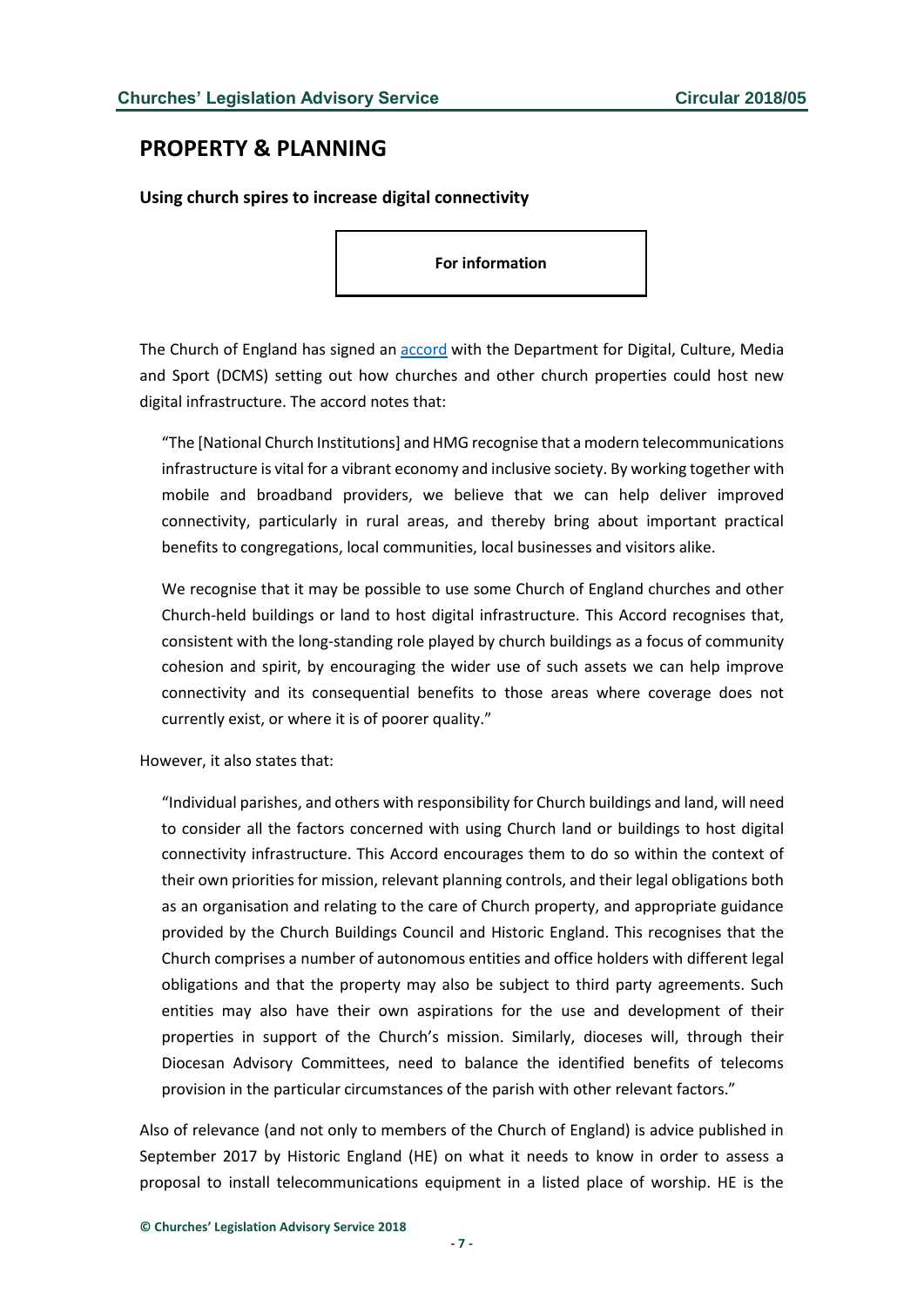statutory adviser to local authorities and the five listed denominations in accordance with the Town & Country Planning Act 1990 and the Ecclesiastical Exemption Order 2010. *If an installation will make changes to historic fabric that could affect the character or significance of a listed building, HE must be consulted* – whether a congregation is seeking permission through its denominational advisory body or through the local authority.

The advice covers:

- *The information that Historic England requires in order to offer relevant advice.*
- *Issues that will be of particular concern.*
- *The impact of the installation on the outside of the building.*
- *The impacts of the installation inside the building.*
- *Access to the equipment and the rest of the building.*
- *Safety issues.*
- *Possible archaeological implications*.

Further helpful information can be found on the websites of the [Church Buildings Council](http://www.churchcare.co.uk/churches/open-sustainable/telecoms) and the [Society for the Protection of Ancient Buildings.](https://www.spab.org.uk/advice/conservation-advice/telecommunications-installations/)

[Source: DCMS – 18 February]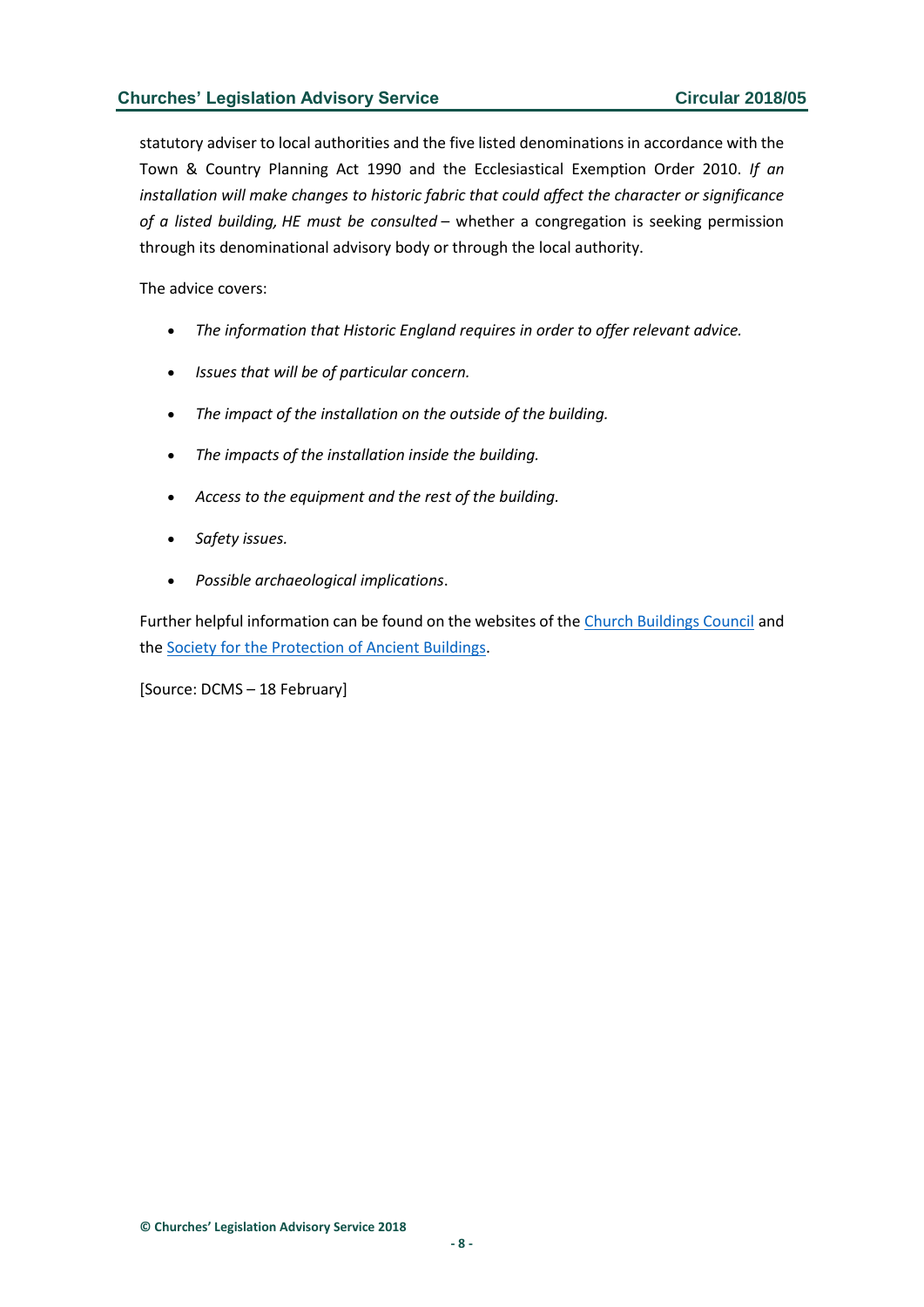# <span id="page-8-0"></span>**SAFEGUARDING**

<span id="page-8-1"></span>**The charity regulators on safeguarding**

**For information and possibly for action**

#### *England and Wales*

The Charity Commission for England and Wales has [announced](https://www.gov.uk/government/news/charity-commission-announces-suite-of-steps-on-safeguarding?utm_source=feedburner&utm_medium=email&utm_campaign=Feed%3A+CharityCommissionUpdates+%28Charity+Commission+updates%29) various measures to help ensure that charities learn the wider lessons from recent safeguarding revelations involving Oxfam and other charities and to strengthen public trust and confidence the sector, including a second summit on safeguarding for charities and umbrella bodies working in the UK, to be co-chaired by the Minister for Civil Society, Tracey Crouch MP.

The Commission is establishing a taskforce, including staff from across the Commission, to deal with the increased volume of safeguarding serious incident reports which it is already experiencing since the Oxfam story first appeared. The team will also undertake proactive work to ensure prompt and full reporting of serious safeguarding incidents and give advice to charities reporting safeguarding incidents on appropriate actions. In addition, the team will undertake what the Commission describes as a 'deep dive' of existing serious incident reporting records to ensure that any gaps in full and frank disclosure are identified and that necessary follow up actions, for charities or for the Commission, have been completed.

*The Commission says that it will intervene in serious cases where it is concerned that trustees are not fulfilling their legal duties*. It is also reissuing its previous alert to all charities emphasising the importance of full and frank disclosure.

The Commission also intends to use independent experts on safeguarding, both in the international context and in the UK, to advise and support the work of the taskforce, the investigations team leading the Oxfam inquiry, and the two charity summits.

The Commission says that it continues to work closely with other government departments, including DfID, law enforcement, the Disclosure and Barring Service, and other agencies with specific safeguarding responsibilities such as the Care Quality Commission and social services, to ensure that each accesses the right expertise and shares information appropriately in order to strengthen the work across government to identify and respond to concerns about safeguarding in charities.

The Chief Executive of the Charity Commission, Helen Stephenson, has also said she wants the organisation to review the way in which it communicates with informants who raise serious regulatory concerns that result in regulatory action.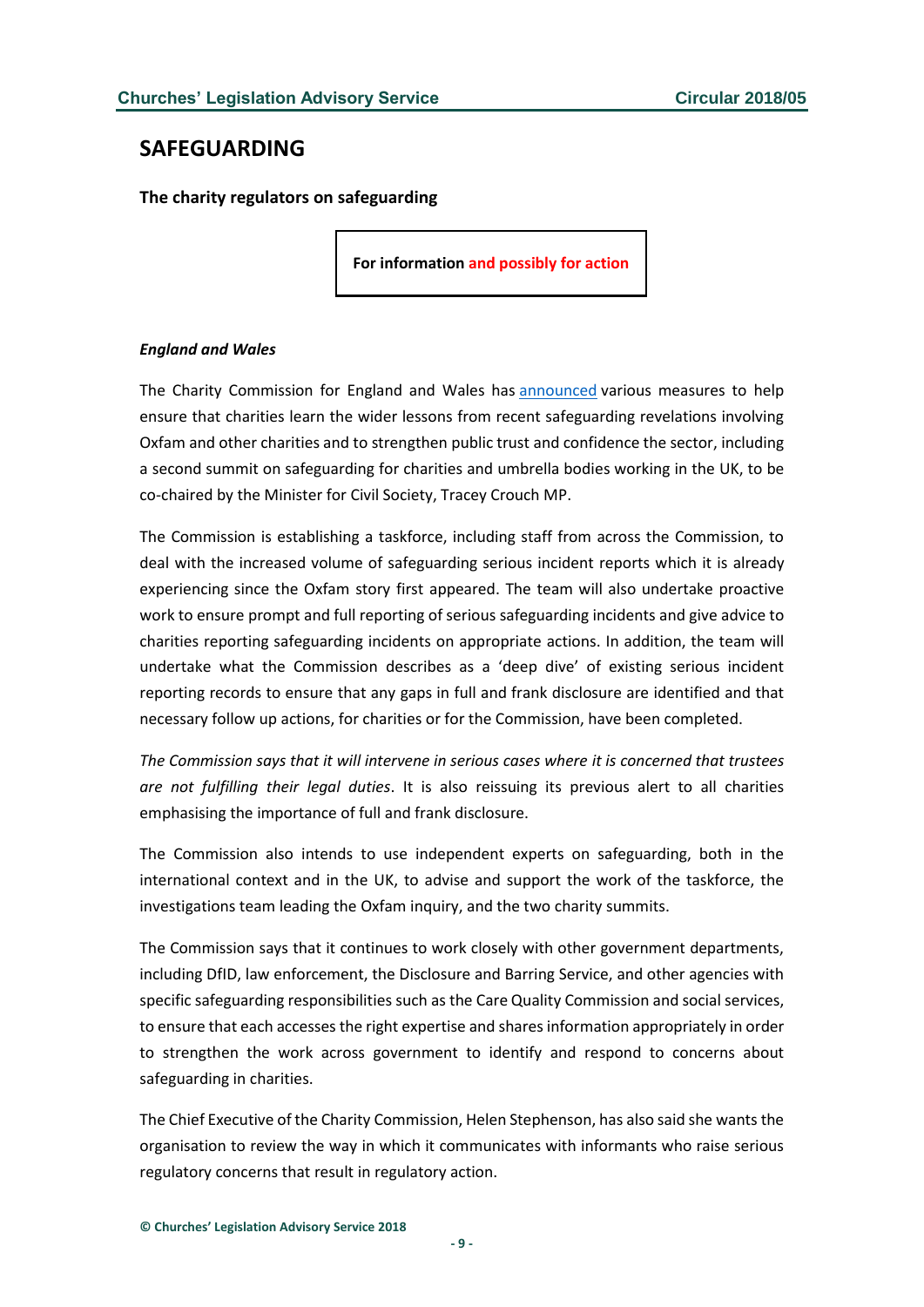Key recent work on safeguarding by the Commission includes:

- [Annual report on compliance case work](https://www.gov.uk/government/news/safeguarding-is-a-key-governance-priority-for-all-charities-regulator-reminds-trustees) (February 2018) highlighting the growing case work involving safeguarding issues and reminding charities to prioritise safeguarding in their charities.
- [Safeguarding strategy](https://www.gov.uk/government/publications/strategy-for-dealing-with-safeguarding-issues-in-charities) (updated December 2017) making it clear that safeguarding is a key governance priority for *all* charities, not just those working with groups traditionally considered vulnerable and stating that charities must "provide a safe and trusted environment which safeguards anyone who comes into contact with it including beneficiaries, staff and volunteers".
- [Safeguarding alert](https://www.gov.uk/government/news/regulatory-alert-to-charities-safeguarding) (December 2017) warning charities to report incidents now if they have failed to in the past and to review their safeguarding policy and procedures if they have not done so in the last 12 months.
- [Safeguarding alert](https://www.gov.uk/government/news/regulatory-alert-for-military-charities) (October 2017) to newly-registered veterans' charities, following a proactive case-working project which highlighted concerns around safeguarding in some newly-registered military charities.
- [Guidance on reporting serious incidents](https://www.gov.uk/guidance/how-to-report-a-serious-incident-in-your-charity) (updated September 2017) which followed a consultation with charities and highlights the Commission concerns that charities continue to underreport incidents.

#### *Northern Ireland*

The Charity Commission for Northern Ireland (CCNI) has issued an [alert](http://www.charitycommissionni.org.uk/news/alert-for-trustees-of-charities-working-with-vulnerable-beneficiaries/) to trustees of all charities which have indicated that they work with children and vulnerable adults, reminding them that they are required to have appropriate policies in place for working with vulnerable beneficiaries, and robust controls to ensure these policies are effective. Trustees must inform the CCNI annually through their monitoring return that they are satisfied that effective safeguarding is in place.

The CCNI has also noted that, for charity trustees working overseas, there may be greater risks in relation to the protection of vulnerable beneficiaries. Trustees have been advised to revisit their policies to ensure they are sufficient, and that controls in place are effective. Charity trustees must be aware of the reporting requirements to the relevant regulator and have procedures in place for employees and volunteers to follow.

If a serious incident occurs involving vulnerable beneficiaries, the CCNI expects charity trustees to [report](http://www.charitycommissionni.org.uk/concerns-and-decisions/serious-incident-reporting-a-guide-for-charity-trustees/) it immediately, describing what has happened and explaining how it is being managed. Incidents should be reported to the CCNI even if the trustees have already reported them to the Police Service of Northern Ireland, donors or another regulator.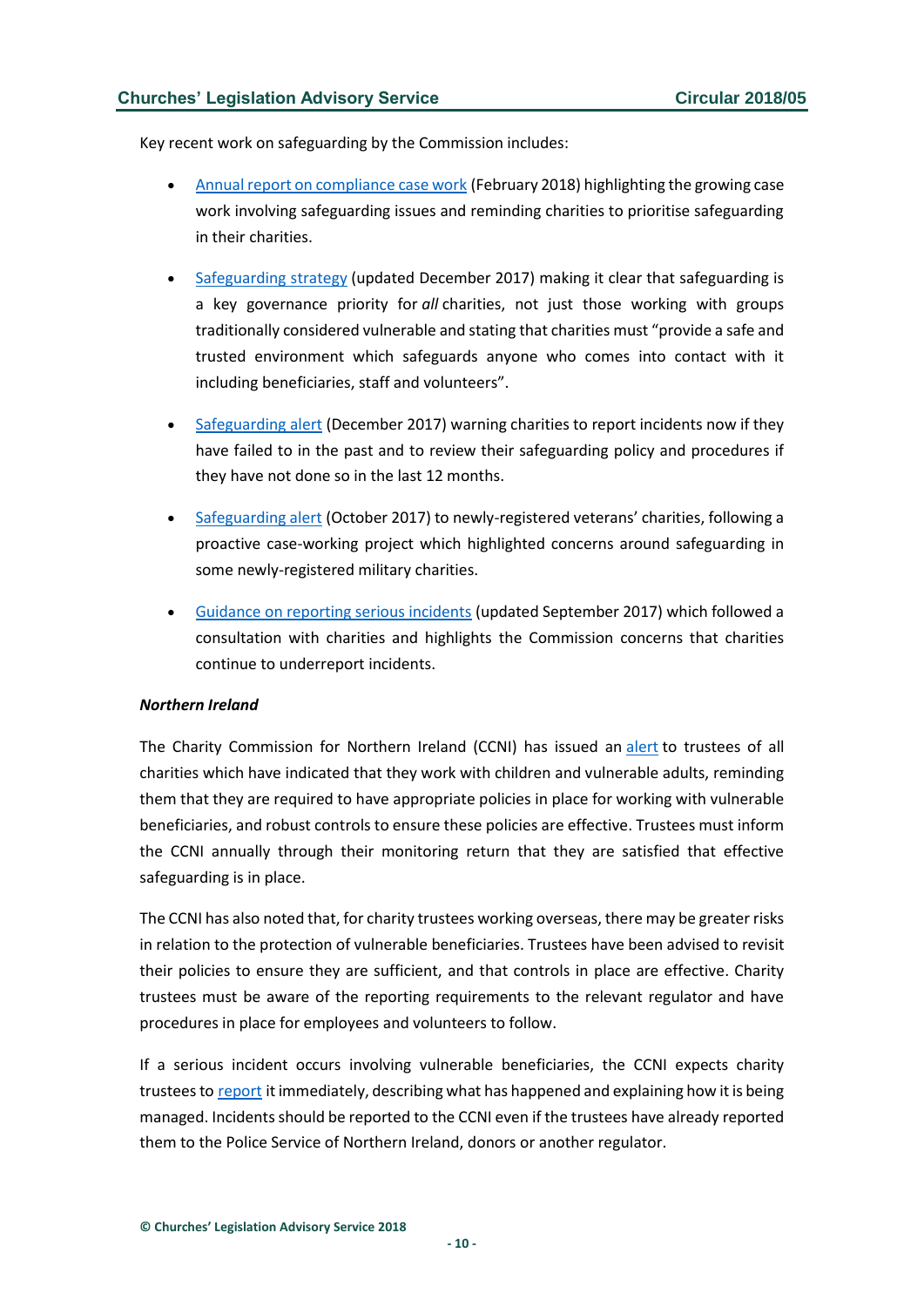#### *Scotland*

The Office of the Scottish Charity Regulator (OSCR) has published a similar [notice,](http://www.oscr.org.uk/news/safeguarding-and-notifiable-events-two-key-points-for-your-next-meeting) regarding safeguarding and notifiable events. Because of the importance of these two topics, the OSCR is encouraging charity trustees to make sure that these topics are Agenda Items at their next meeting. It has suggested a list of key actions for trustees to take:

- Know what you have to do trustees must follow charity law but there may be other specific statutory duties because of the type of work your charity does.
- Assess your safeguarding risks and address them where necessary.
- Be confident that the steps you put in place are relevant to the size and work of your charity.
- Make sure your charity's policies and procedures are effectively applied in practice throughout the organisation and you are confident that they will continue to be followed in the future.
- Review your safeguarding policies and procedures at least once every 12 months. If there are gaps, make sure that any new policies or procedures are in line with the charity's purposes and the law.
- Encourage a safe environment so that volunteers, staff and beneficiaries feel that they can speak up when they think something is going wrong.
- Be decisive with any action you have to take  $-$  procrastinating can be viewed as complacency.
- Be transparent when incidents do occur and learn if things go wrong.
- Ensure that serious incidents are reported to OSCR and other relevant bodies.

[Source: Charity Commission – 17 February; CCNI – 13 February; OSCR – 14 February]